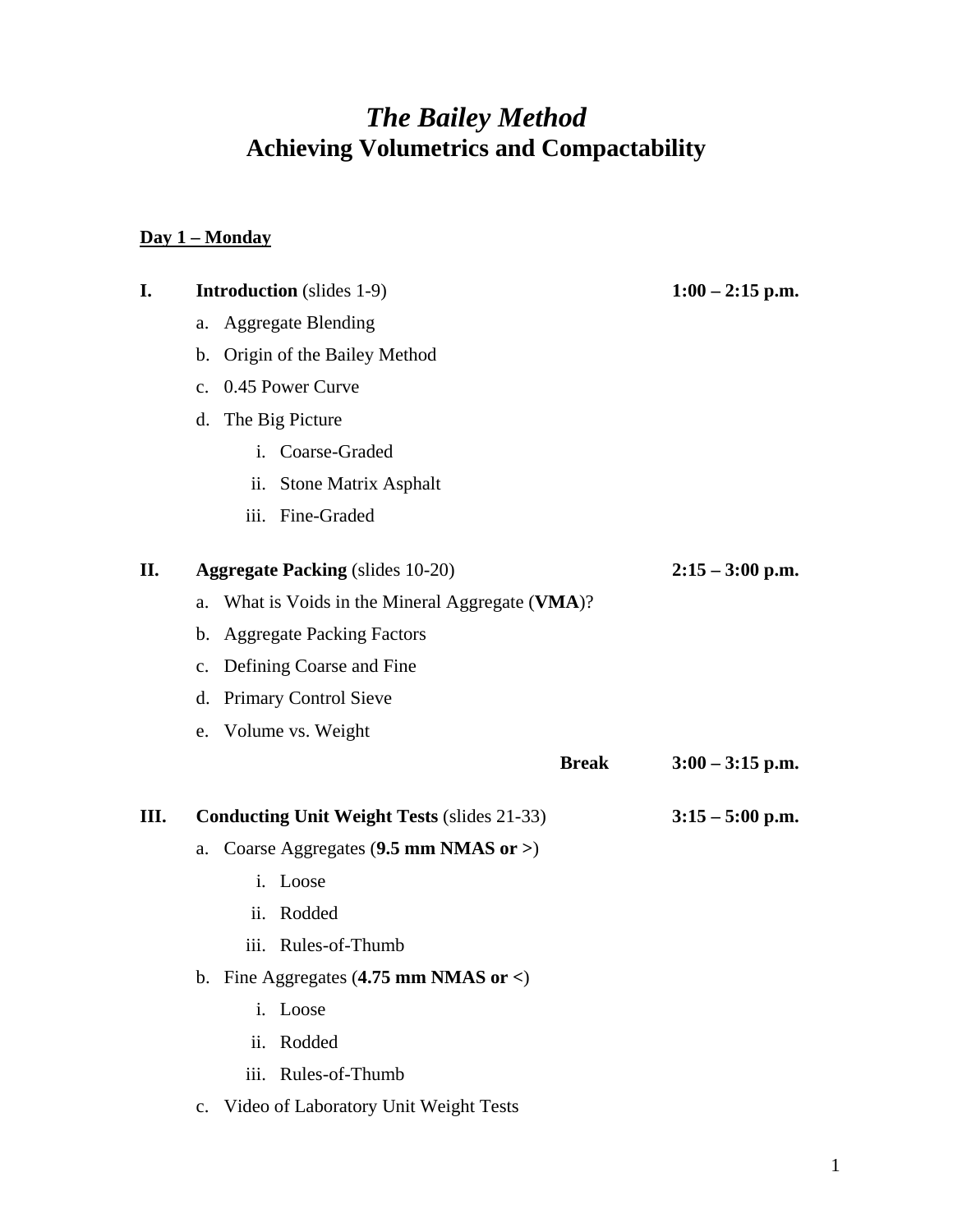#### **Day 2 – Tuesday**

| IV. | <b>Review Time</b>                                  |                                |                                                          |                    | $8:00 - 9:00$ a.m.   |  |
|-----|-----------------------------------------------------|--------------------------------|----------------------------------------------------------|--------------------|----------------------|--|
| V.  |                                                     | <b>Mix Type</b> (slides 34-59) | $9:00 - 2:30$ p.m.                                       |                    |                      |  |
|     |                                                     |                                | a. Defining Mix Type                                     |                    |                      |  |
|     |                                                     |                                | b. Determining Mix Type                                  |                    |                      |  |
|     |                                                     |                                |                                                          | <b>Break</b>       | $10:00 - 10:15$ a.m. |  |
|     | $\mathbf{c}$ .                                      |                                | Comparing CA's With Different Specific Gravities         |                    |                      |  |
|     |                                                     |                                | d. CA Chosen Unit Weight                                 |                    |                      |  |
|     |                                                     |                                | i. Mix Type                                              |                    |                      |  |
|     |                                                     |                                |                                                          | Lunch              | Noon - 1:00 p.m.     |  |
|     |                                                     | $\overline{11}$ .              | Categorizing Aggregates as CA or FA (Tab 1)              |                    |                      |  |
|     |                                                     | iii.                           | Converting from Volume to Weight (Tab 2)                 |                    |                      |  |
|     |                                                     |                                |                                                          | <b>Break</b>       | $2:30 - 2:45$ p.m.   |  |
| VI. | <b>Evaluating the Combined Blend</b> (slides 60-92) |                                |                                                          | $2:45 - 5:00$ p.m. |                      |  |
|     | a.                                                  |                                | <b>Coarse-Graded Mixes</b>                               |                    |                      |  |
|     |                                                     |                                | i. Ratios $- CA$ , FAc and FAf                           |                    |                      |  |
|     |                                                     |                                | ii. Overview of the Four Principles                      |                    |                      |  |
|     |                                                     | iii.                           | Summary Table & Suggested Ranges Based on NMAS           |                    |                      |  |
|     |                                                     |                                | b. Stone Matrix Asphalt Mixes                            |                    |                      |  |
|     |                                                     |                                | i. Ratios - Similarities & Differences to C-G Mixes      |                    |                      |  |
|     |                                                     | 11.                            | Overview of the Four Principles                          |                    |                      |  |
|     |                                                     | iii.                           | Summary Table & Suggested Ranges Based on NMAS           |                    |                      |  |
|     |                                                     |                                |                                                          | <b>Break</b>       | $4:00 - 4:15$ p.m.   |  |
|     | $\mathbf{c}$ .                                      |                                | <b>Fine-Graded Mixes</b>                                 |                    |                      |  |
|     |                                                     | i.                             | Revised Ratios – New CA, New FA $_{c}$ and New FA $_{f}$ |                    |                      |  |
|     |                                                     | ii.                            | Overview of the Four Principles                          |                    |                      |  |
|     |                                                     | iii.                           | Summary Table & Suggested Ranges Based on NMAS           |                    |                      |  |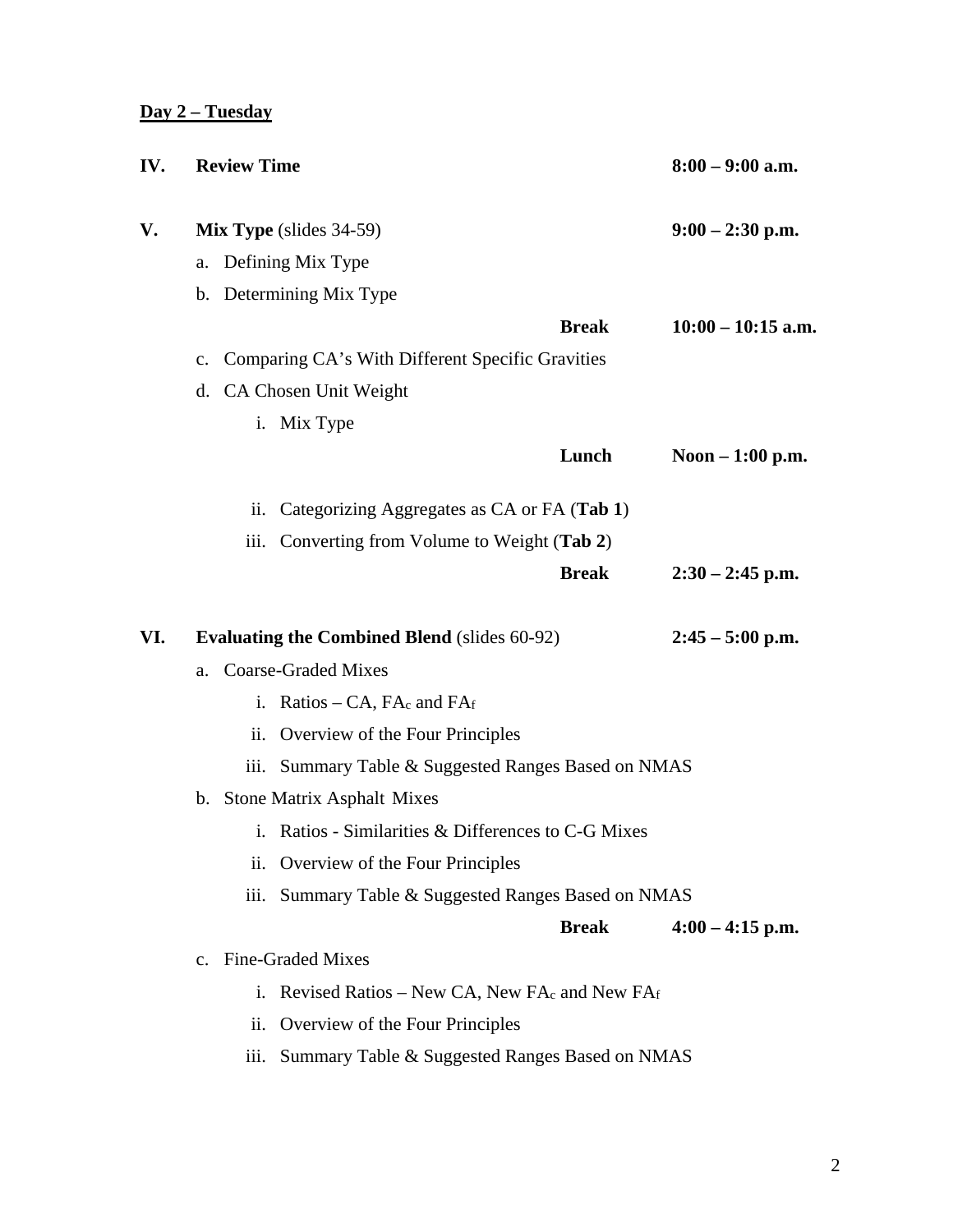### **Day 3 – Wednesday**

| VII.  |    | <b>Review Time</b>                                        | $8:00 - 9:00$ a.m.   |  |
|-------|----|-----------------------------------------------------------|----------------------|--|
| VIII. |    | Volumetrics vs. CA Volume (slides 93-105)                 | $9:00 - N$ oon       |  |
|       | a. | Coarse Volume Influence                                   |                      |  |
|       |    | b. Fine Fraction Influence                                |                      |  |
|       |    | c. Coarse Fraction Influence                              |                      |  |
|       | d. | <b>Degradation Issues</b>                                 |                      |  |
|       |    | e. Influence of CA Volume on Field Compactability         |                      |  |
|       |    | i. Coarse-Graded Mixes                                    |                      |  |
|       |    | ii. Fine-Graded Mixes                                     |                      |  |
|       |    | <b>Break</b>                                              | $10:15 - 10:30$ a.m. |  |
|       | f. | <b>Aggregate Packing Overview</b>                         |                      |  |
|       | g. | Minus PCS Material (Tab 3)                                |                      |  |
|       |    | h. Fine-Graded Mixes that "ACT" as Coarse-Graded Mixes    |                      |  |
|       |    | Lunch                                                     | Noon $-1:00$ p.m.    |  |
| IX.   |    | <b>Volume Blending Spreadsheet (VBS)</b> (slides 106-109) | $1:00 - 2:00$ p.m.   |  |
|       |    | a. Required Information                                   |                      |  |
|       |    | b. Initial Blending Example (Tab 4)                       |                      |  |
| X.    |    | VBS - Including Recycle (slides 110-113)                  | $2:00 - 3:00$ p.m.   |  |
|       |    | a. Determining the Combined Blend                         |                      |  |
|       |    | b. Evaluating the Combined Blend                          |                      |  |
|       |    | c. Additional Considerations                              |                      |  |
|       |    | d. Initial RAP Blending Example (Tab 5)                   |                      |  |
|       |    | <b>Break</b>                                              | $3:00 - 3:15$ p.m.   |  |
| XI.   |    | VBS – Evaluating Existing Mixes (slides 114-116)          | $3:15 - 5:00$ p.m.   |  |
|       | a. | Virgin (Tab $6$ )                                         |                      |  |
|       |    | b. RAP $(Tab 7)$                                          |                      |  |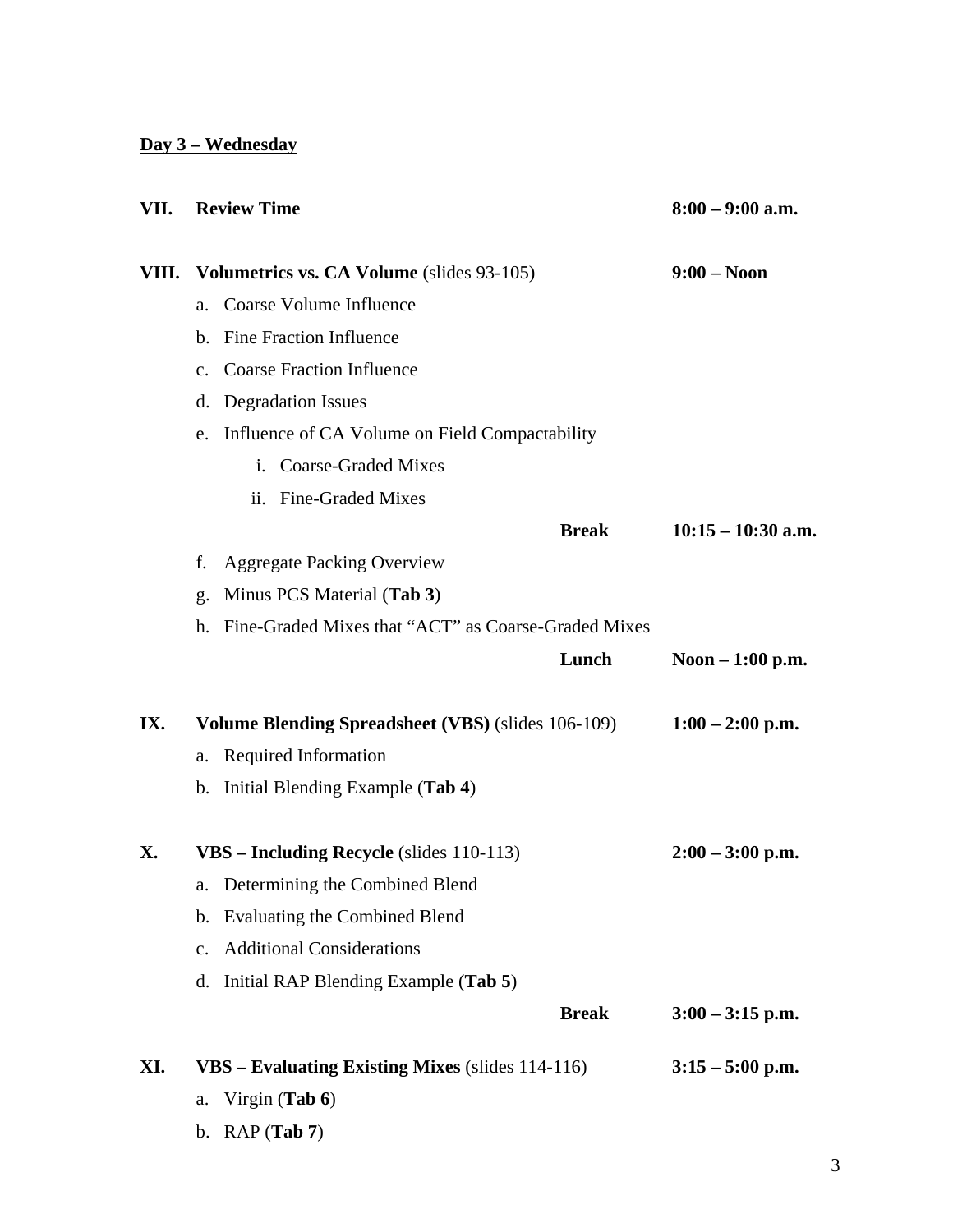## **Day 4 – Thursday**

| XII. |    | <b>Review Time</b>                                |                                                            |                     | $8:00 - 9:00$ a.m.   |
|------|----|---------------------------------------------------|------------------------------------------------------------|---------------------|----------------------|
|      |    | <b>XIII.</b> Finding a Starting Point (slide 117) | $9:00 - 9:30$ a.m.                                         |                     |                      |
|      |    | a. Mix Type                                       |                                                            |                     |                      |
|      |    |                                                   | b. Mix Needs (Tab 8)                                       |                     |                      |
|      |    |                                                   | XIV. Laboratory Blending (slides 118-120)                  | $9:30 - 10:00$ a.m. |                      |
|      | a. |                                                   | Virgin Mixes                                               |                     |                      |
|      |    | b. RAP Mixes                                      |                                                            |                     |                      |
|      |    |                                                   |                                                            | <b>Break</b>        | $10:00 - 10:15$ a.m. |
| XV.  |    |                                                   | <b>Estimating VMA and Voids (slides 121-129)</b>           | $10:15 - 2:00$ p.m. |                      |
|      | a. |                                                   | Coarse-Graded Example                                      |                     |                      |
|      |    |                                                   | b. Fine-Graded Example                                     |                     |                      |
|      |    |                                                   | c. Hand-Calculation Example (Tab 9)                        |                     |                      |
|      |    |                                                   |                                                            | Lunch               | Noon $-1:00$ p.m.    |
|      |    |                                                   | d. Spreadsheet Overview (Tab 10)                           |                     |                      |
| XVI. |    |                                                   | VMA and Voids Est Spreadsheets (slides 130-138)            |                     | $2:00 - 5:00$ p.m.   |
|      | a. |                                                   | <b>Estimated vs. Actual Results</b>                        |                     |                      |
|      |    |                                                   | b. Estimation Sheets with Values:                          |                     |                      |
|      |    |                                                   | i. Hand-Calculation Example (Tab 11)                       |                     |                      |
|      |    |                                                   |                                                            | <b>Break</b>        | $3:00 - 3:15$ p.m.   |
|      |    | ii.                                               | Coarse-Graded Example (Tab 12A)                            |                     |                      |
|      |    | iii.                                              | Evaluating Multiple Trials Before Doing Lab Work (Tab 12B) |                     |                      |
|      |    | iv.                                               | Fine-Graded Example (Tab 13)                               |                     |                      |